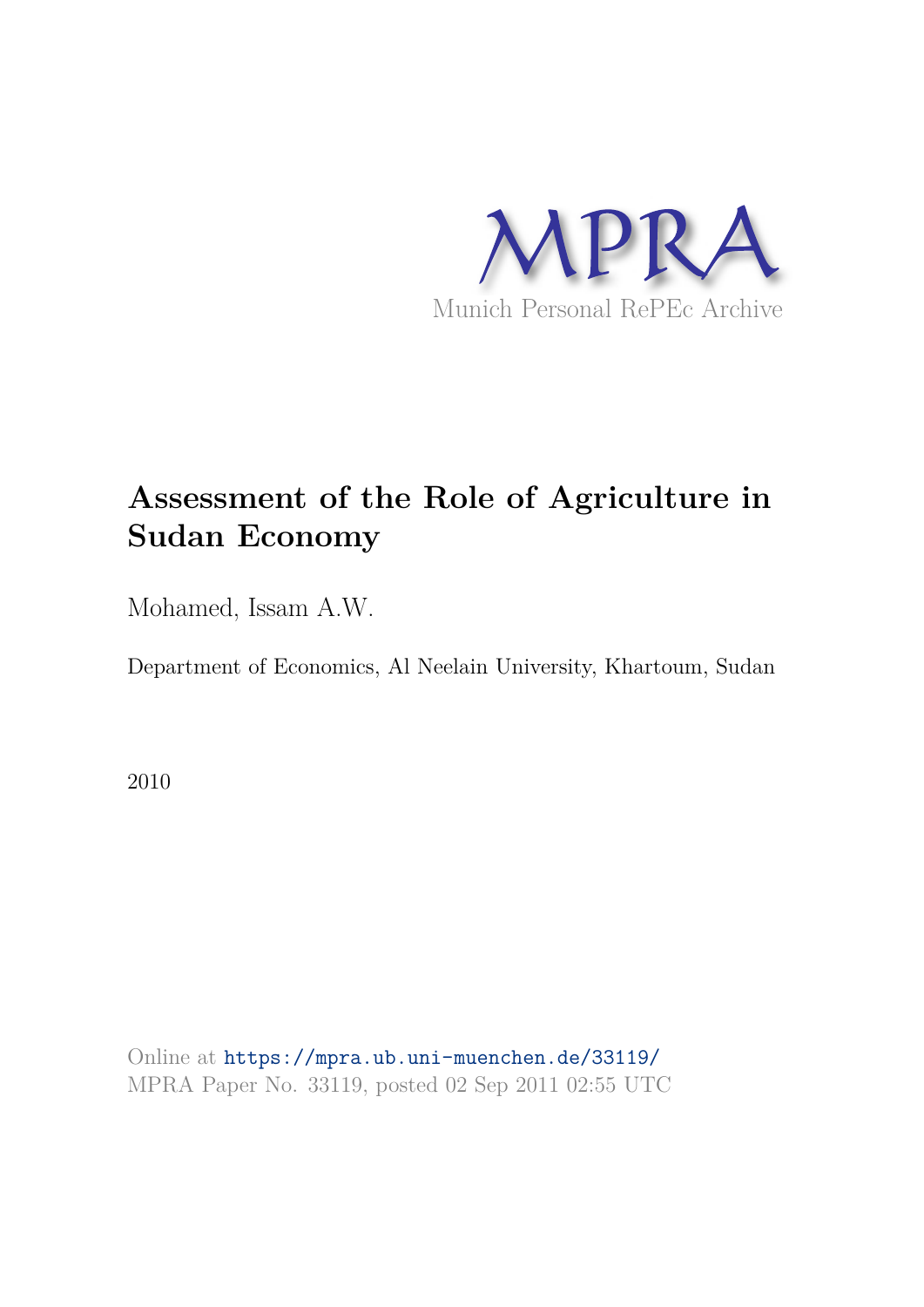# Assessment of the Role of Agriculture in Sudan Economy

Professor Dr. Issam A.W. Mohamed

The calamities of Sudan expand on daily basis. The secession of Southern Sudan has deprived the country of 25% of it total area, 24% of population, over 80% of its oil income. Moreover, it has separated with 75% of it vegetation cover and 30% of potential arable land. In addition, Sudan stands to tolerate at least 25% of its water resources. Economic situation precarious with the Darfur rebellions, the inception of Southern Kordofan's region civil strive and the inflamed complaints in its Blue Nile region. That resulted besides deprivation of oil revenues and other potentials to increased cost of national security and expenditures on additional revenues to meet such funds for securing peace. Economic crisis no longer looms over the country, but has grasped it with continuous pressures from the international society with all the consequences of boycotts, deprivations of loans and financing. The only viable economic sector is agriculture, with industry demise due to heavy taxations, expensive inputs prices, devaluation of the Sudanese currency and increases in levels of foreign currencies exchange rates. The present study reviews and updates information on the agricultural sector, not only for possible revival and compensations of the lost oil revenues but also to ensure food security for the remaining population. However, it is concluded here that under the present conditions, the agricultural sector cannot fulfill the economic requirements of the country. More economic resources are needed besides changes in the conception and application of privatization policies.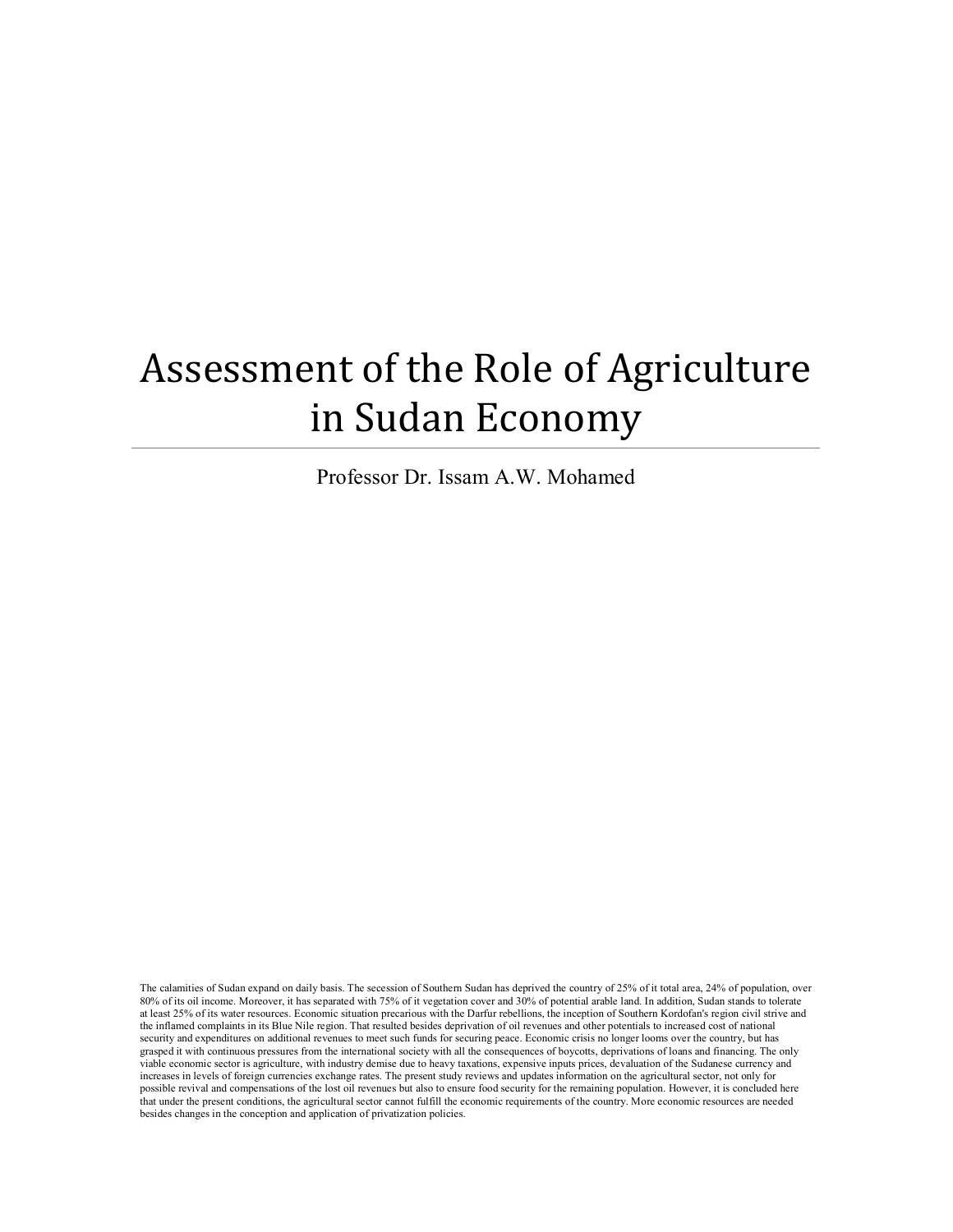## Review of the Role of Agriculture in Sudan Economy

Professor Dr. Issam A.W. Mohamed<sup>1</sup>

## 1. Abstract

The calamities of Sudan expand on daily basis. The secession of Southern Sudan has deprived the country of 25% of it total area, 24% of population, over 80% of its oil income. Moreover, it has separated with 75% of it vegetation cover and 30% of potential arable land. In addition, Sudan stands to tolerate at least 25% of its water resources. Economic situation precarious with the Darfur rebellions, the inception of Southern Kordofan's region civil strive and the inflamed complaints in its Blue Nile region. That resulted besides deprivation of oil revenues and other potentials to increased cost of national security and expenditures on additional revenues to meet such funds for securing peace. Economic crisis no longer looms over the country, but has grasped it with continuous pressures from the international society with all the consequences of boycotts, deprivations of loans and financing. The only viable economic sector is agriculture, with industry demise due to heavy taxations, expensive inputs prices, devaluation of the Sudanese currency and increases in levels of foreign currencies exchange rates. The present study reviews and updates information on the agricultural sector, not only for possible revival and compensations of the lost oil revenues but also to ensure food security for the remaining population. However, it is concluded here that under the present conditions, the agricultural sector cannot fulfill the economic requirements of the country. More economic resources are needed besides changes in the conception and application of privatization policies.

ı <sup>1</sup> Professor of Economics, Alneelain University, Khartoum-Sudan. P.O. Box 12910-11111. issamawmohamed@yahoo.com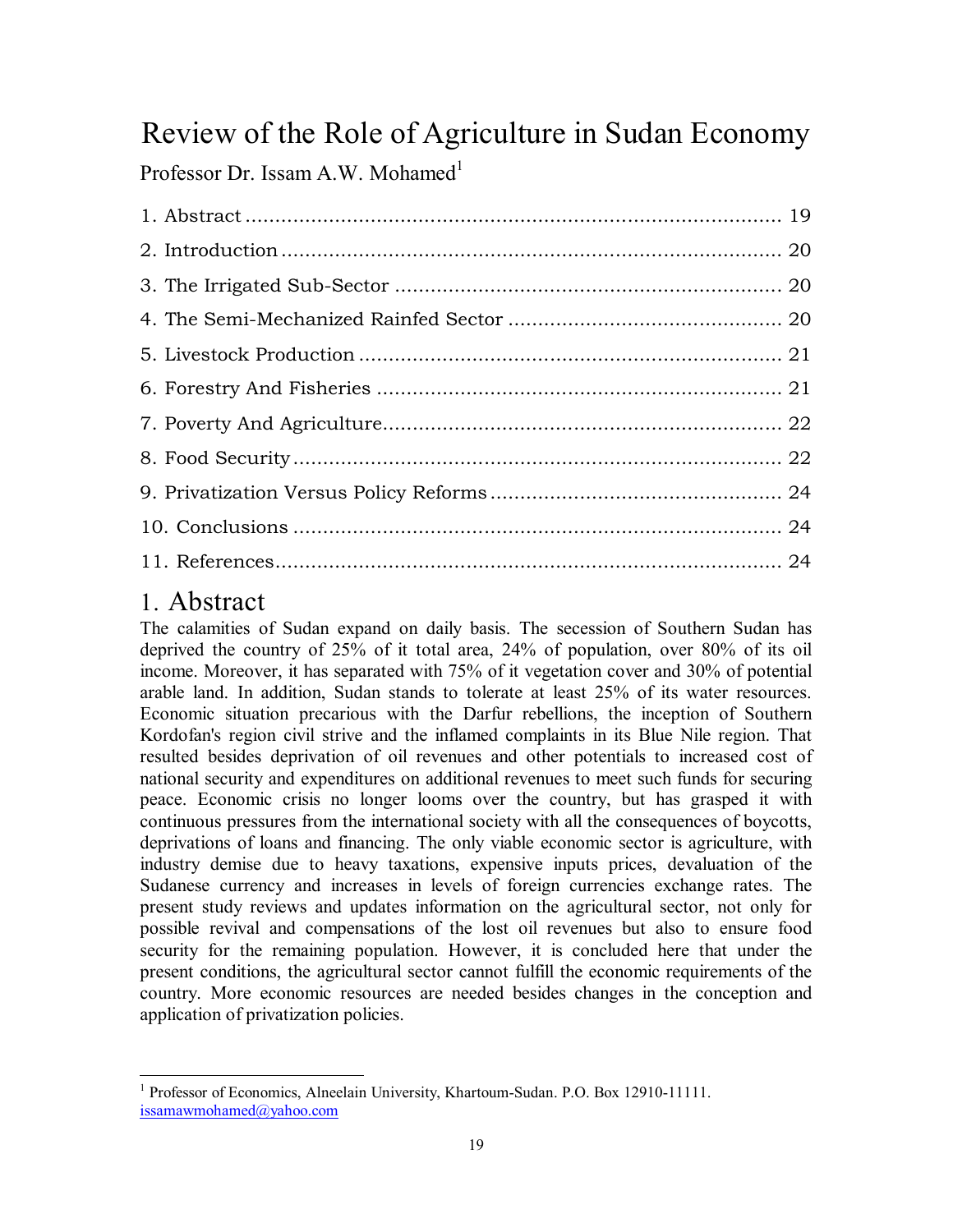## 2. Introduction

Agriculture plays an important role in Sudan economy. It supplies food for the people, employment opportunities and provides the industrial sector with raw materials. Sudan is considered as one of the three countries in the world that can contribute in the international food security. Pre-secession, Sudan has cultivable arable land estimated at 86 million hectare. Post-secession that has been diminished by no less than 35% of the total. However less than 20% are utilized under three major farming sub-sectors: the irrigated, the semi-mechanized rainfed and the agro-pastoral traditional rain- fed .The agricultural sector has an important role to play in achieving food Security by increasing food production and providing employment opportunities in the rural area.

## 3. The irrigated Sub-sector

The area in this sector was estimated at a million hectare .It is major Schemes are Gezira, Rahad, New-Halfa and Suki. The sub-sector contributes an average of 21% of the total value of agricultural production, 100%of wheat and 25% of sorghum produced in the country. Although its contribution to sorghum production is low relative to the rain- fed sub-sector, it is more stable. In years of drought it plays an important role in meeting the consumption requirements.

### 4. The Semi-Mechanized Rainfed Sector

This sector was encourage in the mid of 1940s in Gadarif area and it located in Blue Nile, Sennar, Kosti, Renk and Dilling with an area of about 6 million hectare the tow main crops produce by this sector are s sorghum and sesame the crop yield depends on rainfall availability of formal credit and the level of prices in the previous year. This sector suffer from a number of limiting factors including low yield-high cost of production, shortage of formal credit and poor infrastructure (Karrar and Elhag, 2006). That is in addition to the absence of machinery services for the small farmers, poor access to marketing services, uncertain land tenure with a dominance of the traditional rain fed sector. The area of the traditional rain fed sector is about 9 million hectares located in the western, Central and southern parts of Sudan. The main crops produced by this sector are sorghum, Millet, Groundnuts, Sesame, short Staple Cotton and Gum Arabic. There are limitations of low productivity due to traditional technology, lack of rural savings and credit institutions, poor access to marketing services, inadequate infrastructure and safe water resources. Table 1. The contribution of Agriculture in Sudan's GDP (%)

| <b>Sector</b> |      |      | <b>Rainfed</b> | <b>Rainfed</b> | Agric. Irrigated Mechanized Traditional Animal wealth | <b>Forest</b> |
|---------------|------|------|----------------|----------------|-------------------------------------------------------|---------------|
| Years         |      |      |                |                |                                                       |               |
| 2003          | 45.6 | 12.4 | 2.2            | 2.3            | 20.8                                                  |               |
| 2004          | 44.5 | 11.9 | 2.8            | 7.1            | 19.8                                                  | 2.9           |
| 2005          | 39.6 | 10.9 | 1.4            | 5.4            | 19.4                                                  | 2.5           |
| 2006          | 35.9 | 11.5 | 1.2            | 6.9            | 17                                                    | 2.3           |
| 2007          | 33.6 | 9.9  | .9             | 4.7            | 16                                                    | 2.1           |
| 2008          | 36.2 | 11   | 1.0            | 5.2            | 16.7                                                  | 2.3           |
| 2009          | 36.5 | 10.8 | 1.0            | 5.5            | 17                                                    |               |

Source: Ministry of Finance &National Economy (2010)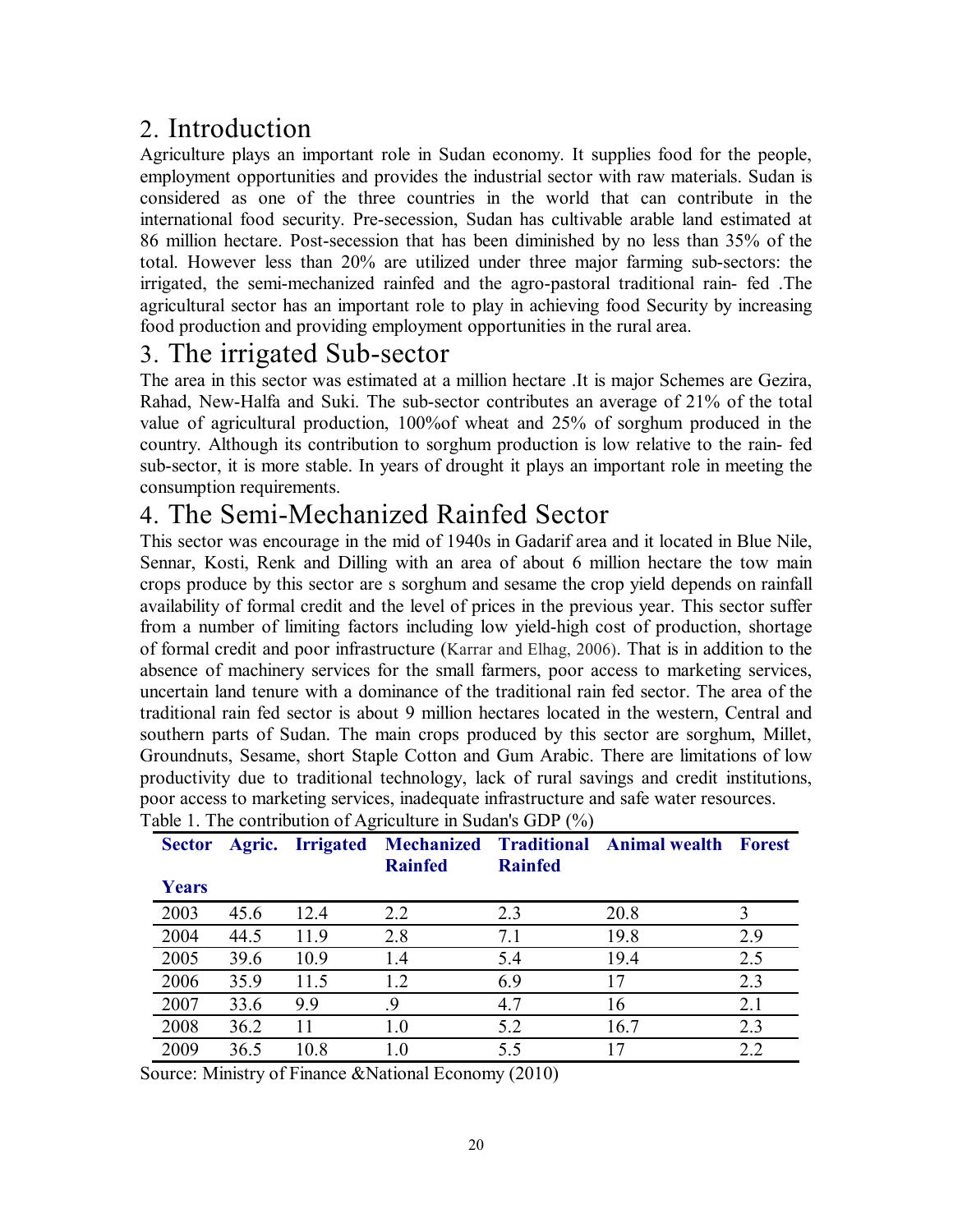The table shows the fluctuations in GDP due to the international economic crises, reduction of value added for most products and high cost of production.

| <b>Sectors</b><br><b>vears</b> | <b>Agric.</b> |         |       | <b>Industry Exports Domestic trade Others Total fund</b> |         |                  |
|--------------------------------|---------------|---------|-------|----------------------------------------------------------|---------|------------------|
| 2005                           | 571.1         | 830.5   | 339.5 | 1.493.6                                                  |         | 3.471.6 6.953.7  |
| 2006                           | 786.1         | 848.5   | 351.3 | 1.821.1                                                  | 6 2 7 4 | 10.415.3         |
| 2007                           | 861           | 1314.2  | 254.9 | 2.092.4                                                  |         | 7.657.5 12.590.1 |
| 2008                           | 1.485.7       | 1904    | 481.1 | 2.370.6                                                  |         | 7.993.8 14.68.3  |
| 2009                           | 19416         | 1.207.2 | 365.9 | 2.672.2                                                  | 8 797 8 | 14.98.7          |

Table 2. Funds Allocated by Banks to the different Economic Sectors (In million SDG)

Source: Bank of Sudan (2010)

The table above shows increasing of the allocated fund for agriculture every year.

#### 5. Livestock Production

That is the largest single sector within traditional rainfed areas. Animal resources are estimated at 141 million heads including cattle, sheep, goats and camels. Livestock accounts for 17% of Sudan' s GDP and 47% of the agricultural production as the profession and mainstay of more than 15% of the country's population (Ramcharan, 2002).

#### 6. Forestry and Fisheries

The contribution of this sector is very low. Forestry contribution estimated at 3% in GDP (forestry area about 25%). Total fisheries production estimated at 56000 tons which was increased to 65000 tons in the year 2005 and reached 70 000 tons in the year 2009. Table 3. Estimated Animal Recourses Numbers (2003-2009) in million heads

| <b>Years</b> | <b>Sheep</b> | <b>Goats</b> | <b>Cattle</b> | <b>Camels</b> |
|--------------|--------------|--------------|---------------|---------------|
| 2003         | 48           | 42           | 40            | 3.5           |
| 2004         | 49           | 42           | 40            | 3.7           |
| 2005         | 50           | 43           | 40            | 3.9           |
| 2006         | 50           | 43           | 41            | 4             |
| 2007         | 51           | 43           | 41            | 4             |
| 2008         | 51.1         | 43.1         | 41.4          | 4.4           |
| 2009         | 51.6         | 43.3         | 41.6          | 4.5           |

The table shows the number of animals. The bulk number are sheep 51 million followed by goats which is more than 43 million, 41 million of cattle and 4 million of camels. Table 4. The Animal Products during the period (2003-2009) (in 1000 Mt. tons)

| <b>Years</b> | <b>Meet</b> | <b>Poultry</b> | <b>Fishes</b> | <b>Eggs</b> | <b>Milk</b> |
|--------------|-------------|----------------|---------------|-------------|-------------|
| 2003         | 1663        | 20             | 58            | 25          | 7387        |
| 2004         | 1672        | 22             | 63            | 28          | 7405        |
| 2005         | 1694        | 24             | 65            | 30          | 7534        |
| 2006         | 1721        | 18             |               | 20          | 7649        |
| 2007         | 1725        | 25             | 65            | 30          | 7695        |
| 2008         | 1808        | 27             | 70            | 32          | 7360        |
| 2009         | 1841        | 28             |               | 32          | 7406        |

Source: Ministry of Animal Wealth (2010)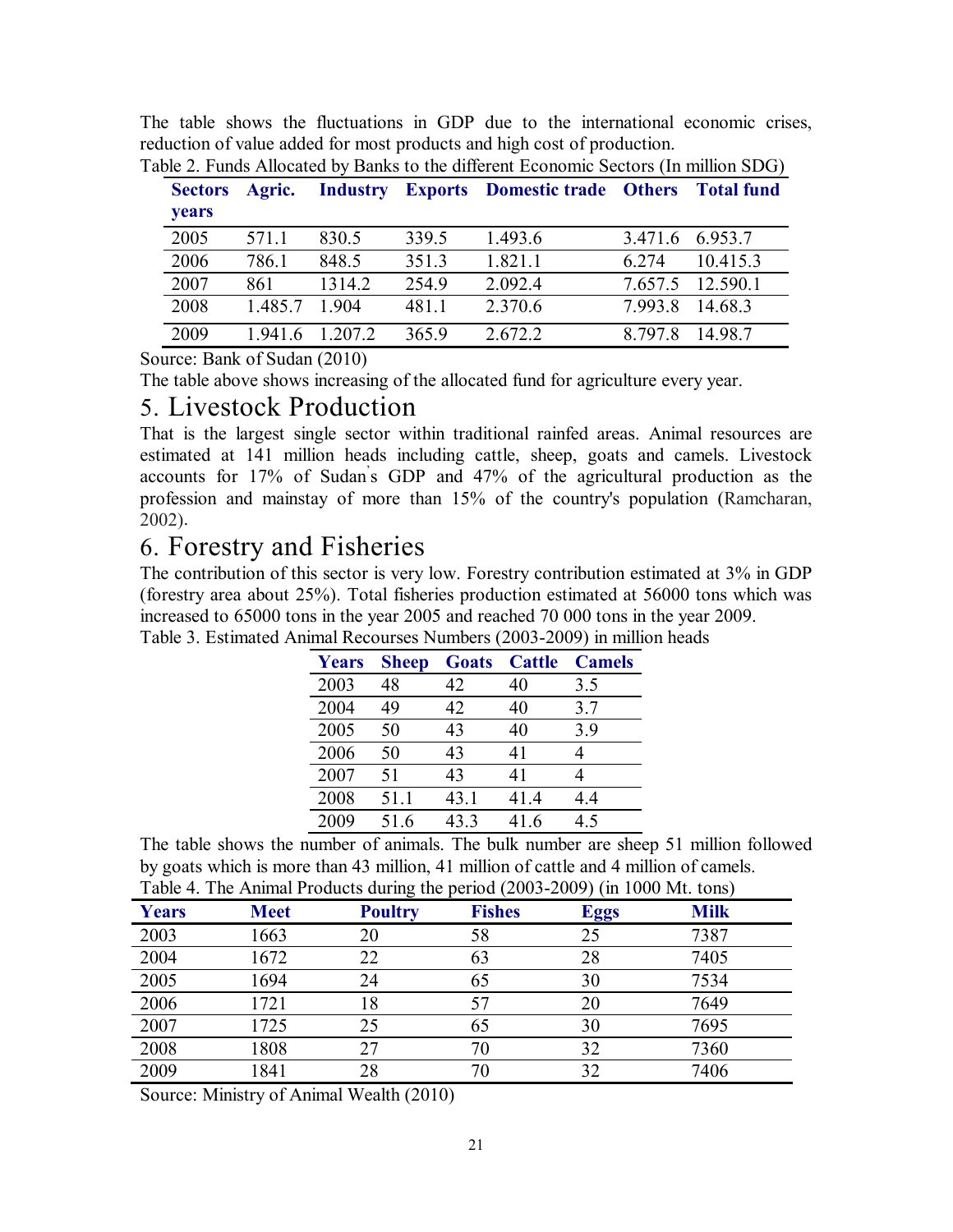The table shows increasing numbers of animal products and it shows fluctuation in milk production and this will be due to the increasing forage prices.

## 7. Poverty and Agriculture

The poverty is prevalent all over the country, but the measure factors were the illconceived development policies followed since independence which have neglected rural development from which the majority of population derive their live hood, the civil war and natural disasters (drought). The development policies were concentrated on irrigated agriculture which was supplied with most of services such as stable irrigation, research, extension, credit and other infra structure. The traditional agriculture was neglected receiving no research services, limited extension, credit, and infrastructure, basic social services in the form of education, primary heath care and safe water supply. This was aggravated by marketing monopolies and absence of land reform (Wilson, Art and Tyrchniewicz, 1995). Previous effort of tackling traditional agricultural challenges through rural development projects have failed to realized the production potential in traditional agriculture. These projects which were mostly funded by foreign donors proved to be unsustainable withdrawal of foreign funded. Negligence of traditional agriculture has caused massive migration from rural areas to urban areas especially the capital Khartoum (UNCTAD, 2008). Civil wars also have claimed substantial resources which could have been utilized in the development of agriculture and other social services Shapouri and Rosen (2003). It has also limited the access to land and assets leading to loss of production and incomes. There are also the prevalence of drought cycles in the absence of coherent food security intervention has resulted in quick exhaustion of the traditional farming, coping mechanisms and consequently massive migration. Without agricultural development strategies the root causes of poverty will continue (Republic of Sudan, 2003).

Poverty alleviation program was launched in 1992 as a part of 10-years a comprehensive national strategy (1992-2000). The government has launched the interim Poverty Reduction Strategy paper (2004-2006) as a commitment to strongly address the poverty problem of the country in a sustained manner. The bad performance of the agricultural sector is the maim causal of food insecurity in Sudan beside this the global phenomena like the climate change will also affect the agricultural sector. Effects of climate change on agricultural production and productivity. In particular, according to The Centre for Environment Economics and Policy in Africa, the expected climate changes in the continent, may lead to reductions of crop yields and agricultural productivity, increased incidence of pest attacks, decreased water availability, exacerbation of drought periods with occasional high floods, reduction in soil fertility with low livestock productivity (World Bank 2007). Planners and policy makers should take in consideration that the development of the agricultural sector will secure food for peoples so this sector will act as an engine for all economic sectors (Ramakrishna and Demeke 2002).

### 8. Food Security

Agricultural production is very important to food security. The expenditure of development programmes was reduced substantially during the 1990's. That was mainly due to the fact that the civil war in the south claimed most of the resources. Another important factor was the dwindling of external resources due to the withdrawal of most traditional donors from financing development activities.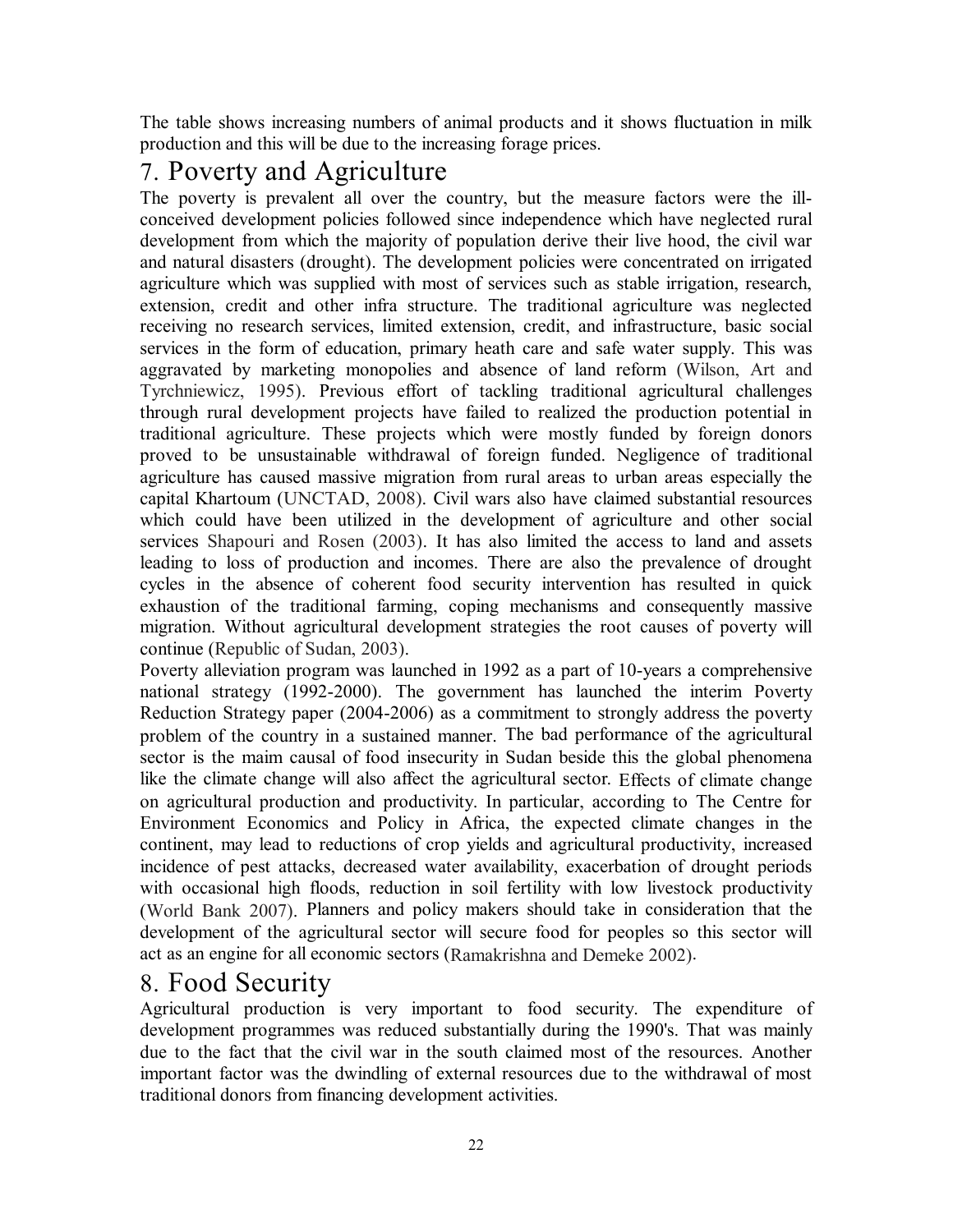Starting from the year 2000, the substantial increase in government revenue following the commercial exploitation of oil has enabled the government to allocate a significant and increasing amount of resources for development.

| <b>Sector</b>                            | 2000 | 2001 | 2002  | 2003  | 2004  | 2005  |
|------------------------------------------|------|------|-------|-------|-------|-------|
| Agriculture                              | 12.0 | 11.5 | 11.4  | 38.8  | 89.5  | 93.8  |
| Transport & Roads                        | 4.7  | 4.0  | 3.8   | 8.8   | 20.1  | 34.7  |
| Social sector                            | 2.8  | 7.3  | 1.3   | 5.6   | 13.0  | 14.0  |
| Water                                    | 1.9  | 1.5  | 1.1   | 1.3   | 7.2   | 0.7   |
| War affected areas                       | 2.2  | 2.2  | 3.6   | 4.9   | 9.1   |       |
| Total                                    | 23.6 | 26.5 | 21.2  | 59.4  | 138.9 | 143.2 |
| Total for all sectors                    | 52.2 | 76.0 | 103.1 | 185.2 | 310.9 | 297.8 |
| Expenditure in agriculture and food 45   |      | 35   | 21    | 32    | 45    | 44    |
| of<br>total<br>security<br>percent<br>as |      |      |       |       |       |       |
| development expenditure                  |      |      |       |       |       |       |

Table (5) Development expenditure in agriculture and food security programs (million Sudanese dinars)

Source: Ministry of Finance and National Economy.

Table (5) shows that the expenditure in agriculture and food security programmes increased from 23.6 million S.D. in 2000 to 143.2 million S.D. in 2005. In July 2006, Sudan announced the adoption of a 5-year agricultural development plan, often referred as the agricultural revival or the green campaign. This plan is consistent with the 1996 World Food Summit Plan of Action, which urged member countries to reduce the number of undernourished by half by 2015. The plan also shows the commitment of the Sudan to allocate at least 10 percent of its public expenditure to agricultural development in fulfilment of the decision of the African Heads of state within the framework of the NEPAD initiative. The overall objective of the plan is to lay the foundation for a sustainable agricultural development capable of achieving poverty reduction, food security, export promotion, natural resources management and effective forward and backward linkage with other sectors (Abdelrahman, 1998). In the area of food security, the plan has called for the formulation of a food security strategy consisting of the following components:

- 1. Striking a balance in the production of the sectors to stabilizing and ensuring food production and eliminating food instability as a result of fluctuating rainfall.
- 2. Strengthening the strategic food reserve authority with the objective of maintaining
- 3. Sufficient food stocks to meet emergencies.
- 4. Priority will be given to vulnerable groups in the society
- 5. Establishing of a system for stabilization of food prices guaranteed by the state.
- 6. Encouraging agro-processing.

The plan represents a crucial turning point with respect to the government investment strategies in the rural sector and its priority areas are as follows:

- 1. Emphasis on smallholders in the different sub-sectors: rainfed, irrigated,
- 2. livestock, fisheries, forests, range and pastures, taking into consideration
- 3. Complementarities between these sectors.
- 4. Food security and poverty reduction programmes including water harvesting projects.
- 5. Capacity building at all levels of government.
- 6. Extension and transfer of proven technology.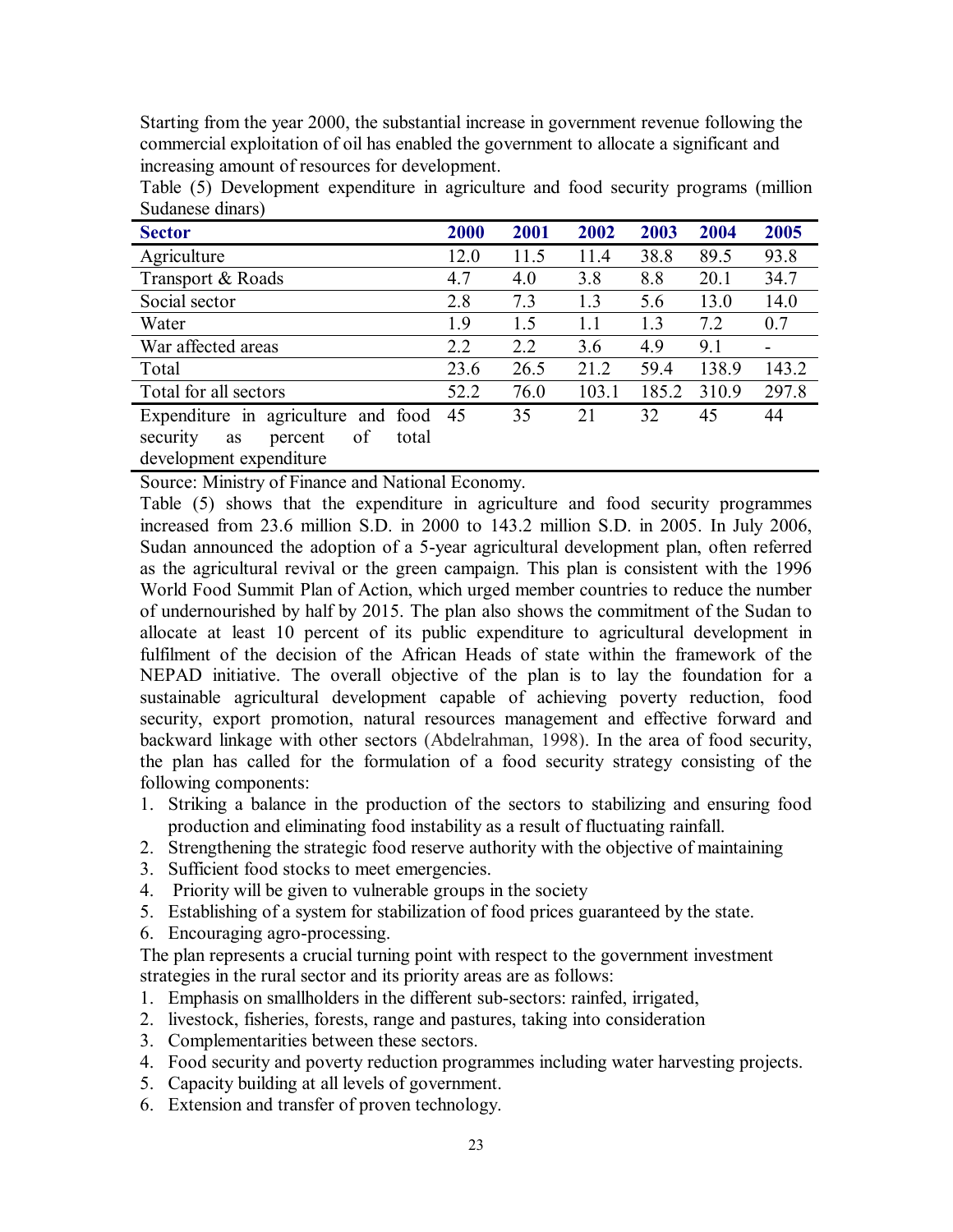## 9. Privatization Versus Policy Reforms

Policy reform, include improving the structure of incentives for producers and other stakeholders within the sector and related sectors, reform credit and marketing institutions, rehabilitation and strengthening coordination between national agricultural and livestock research and extension centres and complementary policies in other related sectors, namely, roads, storage, transportation, communication, education, and health. Fiscal policies, however, should include reductions of taxes and levies, price policies and removal of administrative bottlenecks (Ali, and Elbadawi, 2002). However, the reform included a structure of privatization for all public companies, corporation and most important irrigated agricultural scheme. The latter represented the backbone of the Sudanese agricultural production engine. Privatization resulted in the migration of farmers from those schemes. There was a decline in the ability and willingness of the people to participate in production activities.

#### 10. Conclusions

The weak performance of the agricultural sector is the main causal of food insecurity in Sudan. Planners and policymakers should take in consideration that tow third of Sudanese work in the agricultural sector, so to reduce the food shortage in the rural areas, and the country as a whole is to develop the agricultural sector particularly the traditional sector which produces more than 60% of cereals. The government interventions can be in packages of researches and extension in agriculture and livestock, institutional and management reforms, credit services, market accessibility and public investment. Privatization plans should be reconsidered as it is partly disenhance people from participation and entrench the feelings that they being deprived of their of production resources. These are some interventions needed to overcome the poor performance of the agricultural sector.

#### 11. References

**1.** Abbadi, Karrar A. B. and Ahmed, A. Elhag (2006) Brief Overview of Sudan. Economy and Future Prospects for Agricultural Development. Khartoum Food Aid Forum from 6-8 June 2006, Sudan.

**2.** Abdelrahman, Ali H. (1998) Trends in Sudanese Cereal Production, Consumption and Trade. Working Paper 98-WP. Center for Agricultural and Rural Development, Iowa State University.

**3.** Ali, A. Abdel Gadir and Elbadawi, I. A. (2002) Explaining Sudan's Economic Growth Performance. African Economic Research Consortium (AERC) Collaborative Research Project on Explaining Africa's Growth Performance.

**4.** Wilson, Art and Tyrchniewicz, Allen (1995) Agriculture and sustainable development: policy analysis on the Great Plains. International Institute for Sustainable Development (IISD) Manitoba, Canada.

**5.** Ramcharan, Rodney (2002) Money, Meat and Inflation: using Price Data to Understand an Export Shock in Sudan IMF Working Paper WP/02/84.

**6.** Ramakrishna, G. and Demeke, Assefa (2002) An Empirical Analysis of Food Insecurity in Ethiopia: The Case of North Wello.

http://www.codesria.org/Links/Publications/ad1\_2002/Ramakrishna1.pdf

**7.** Republic of Sudan (2003). Follow up to Sudan's Report for Third United Nations Conference on the Least Developed Countries Sudan Program of Action for